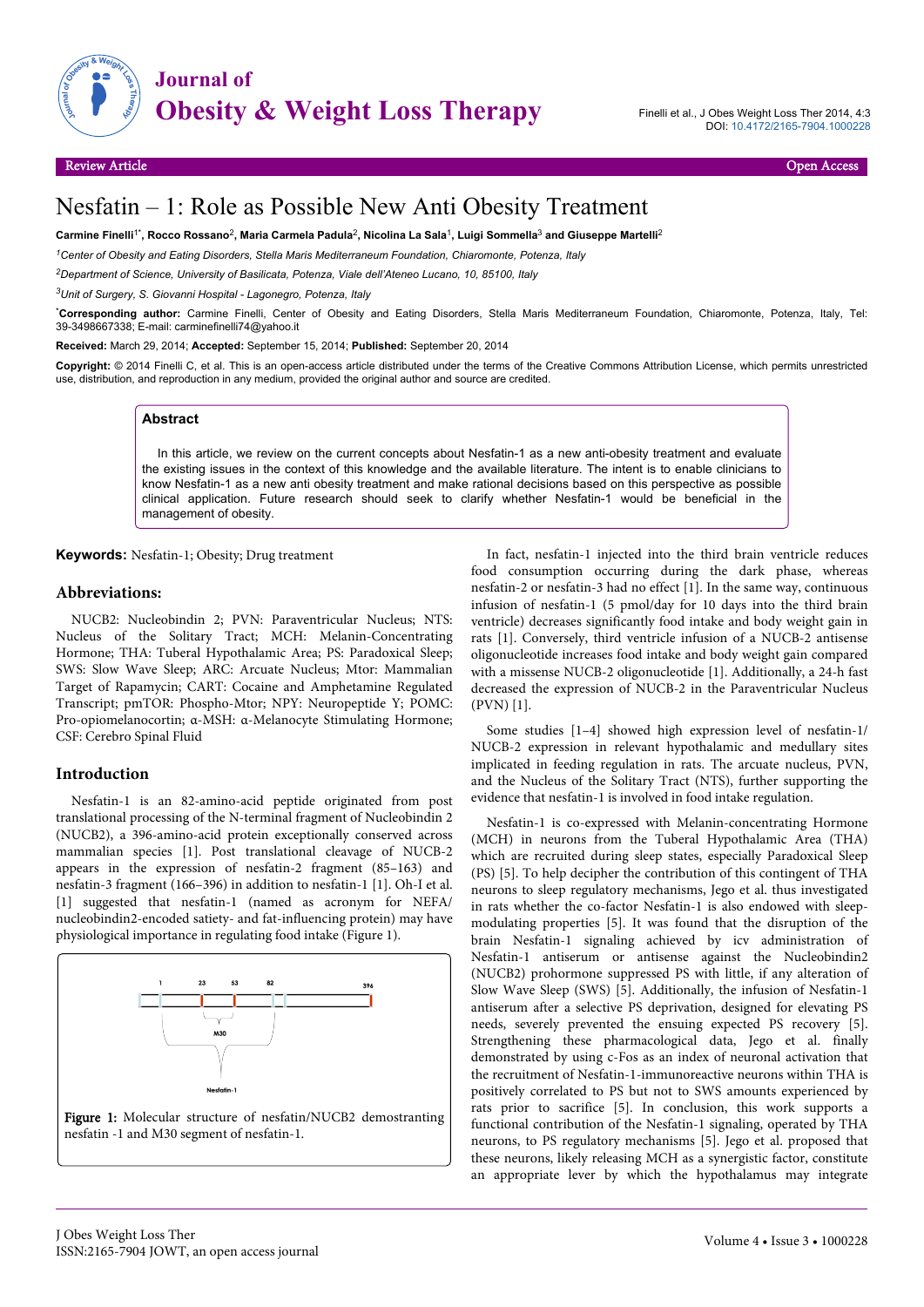endogenous signals to adapt the ultradian rhythm and maintenance of PS in a manner dictated by homeostatic needs [5]. This could be done through the inhibition of downstream targets comprised primarily of the local hypothalamic wake-active orexin- and histamine-containing neurons [5].

Activation of brain CRF signaling pathways by CRF acting on CRF1 and CRF2 receptors and by selective endogenous CRF2 agonists urocortin 2 or 3 [6] inhibits food intake [7]. Nesfatin-1 injected intracerebroventricularly significantly decreased gastric emptying [8]. Goebel-Stengel et al. showed that NUCB2/nesfatin-1 immunoreactivity is distributed in mouse brain areas involved in the regulation of stress response and visceral functions activated by an acute psychological stressor suggesting that nesfatin-1 might play a role in the efferent component of the stress response [8].

## **Nesfatin-1/NUCB-2 and Anorexigenic Effect**

Peptides regulating food intake often act in concert or in series with other neurotransmitters to exert their actions [9]. Nesfatin-1/NUCB-2 is co-localized with a number of hypothalamic peptides regulating food intake [10–16]. Several interactions have been described to underlie the central anorexic effect of nesfatin-1 [17]. It has also been shown to play important roles in the control of cardiovascular function [18]. In situ hybridization and immunohistochemical researches have evidentiated the expression of nesfatin-1 throughout the brain and, particularly, in the medullary autonomic gateway known as the Nucleus of the Solitary Tract (NTS) [18]. Mimee et al. showed that provide critical insight into the circuitry and physiology involved in the profound effects of nesfatin-1 and highlight the NTS as a key structure mediating these autonomic actions [18].

Two proteins have been localized in the Arcuate Nucleus (ARC) and implicated in the regulation of food intake: the serine-threoninekinase Mammalian Target of Rapamycin (mTOR) as part of the TOR Signaling Complex 1 (TORC1), and nesfatin-1 derived from the precursor protein nucleobindin2, as reported by Inhoff et al. [19]. In fact, nesfatin-1 is not only intracellularly co-localized with Cocaine and Amphetamine Regulated Transcript (CART) peptide as reported before, but also with Phospho-mTOR (pmTOR) and Neuropeptide Y (NPY) in ARC neurons [19]. This data could also confirm results from previous studies, showing that the majority of nesfatin-1 neurons are also positive for CART peptide, whereas most of the pmTOR is colocalized with NPY and only to a lesser extent with CART [19].

A study, described by Maejima et al. [12], provided a strong evidence for the involvement of oxytocin pathway in nesfatin-1's inhibitory effect on food intake. First of all, oxytocin injected into the 3v reduces food intake via a leptin-independent mechanism [12]. At the same time nesfatin-1 injected into the 3v activates oxytocinpositive neurons in the magnocellular part of the PVN as assessed by double labelling for Fos/oxytocin immunoreactivity and in vitro it stimulates the release of oxytocin from PVN neurons [12]. In addition there is pharmacologic and anatomical support for oxytocinergic projections from the PVN to the nucleus of the solitary tract to be involved in the anorexigenic signalling of nesfatin-1 [12]. An oxytocin receptor antagonist injected into the hindbrain at the level of the 4v blocked the food intake reducing effect of nesfatin-1 injected into the PVN and tracing studies showed synaptic contacts between oxytocinergic nerve terminals and Pro-opiomelanocortin (POMC) neurons in the nucleus of the solitary tract. Yosten et al. [20] also showed that an oxytocin antagonist injected intracerebroventricular

blocks the food intake suppressing effects of intracerebroventricular nesfatin-1 and α-Melanocyte Stimulating Hormone (α-MSH). Therefore, nesfatin-1 acts through a serial neuronal circuit, in which nesfatin-1 activates the central melanocortin system, which, in turn, acts through the central oxytocin system, leading to an inhibition of food and water intake and an increase in mean arterial pressure [20].

Future research should seek to clarify whether the hypothalamic/ nesfatin-1-oxytocin-brainstem/POMC signalling is the predominant pathway or an intrahypothalamic nesfatin-1-POMC/oxytocin network exists.

Some studies showed that based on the observation of a delayed and long lasting anorexigenic effect, following intracerebroventricular injection of nesfatin-1 which mimics the characteristics of the food intake reducing effect of CRF2 receptor agonists, urocortins [6,21]. The possible involvement of the CRF2 receptors in the mediation of nesfatin-1's effect was investigated. The CRF2 antagonist, astressin2-B [22], injected intracerebroventricular completely abolished the dark phase food intake reduction induced by intracerebroventricular nesfatin-1 [23]. By contrast, a control peptide of similar structure as astressin2-B but without affinity to the CRF2 receptor did not influence intracerebroventricular nesfatin-1's action [23]. However as reported by Stengel et al. [23], astressin2-B injected intracerebroventricular did not modulate the rapid onset reduction of food intake observed after intracerebroventricular injection of nesfatin-1. In contrast to the effect on food intake, the CRF2 antagonist, astressin2-B injected intracerebroventricular did not alter the intracerebroventricular nesfatin-1 induced delayed gastric emptying [23] giving rise to different downstream signalling pathways mediating intracerebroventricular nesfatin-1's inhibitory effects on food intake and gastric transit. Finally, as reported by Yosten et al. [20], the melanocortin 3/4 receptor antagonist, SHU9119 injected intracerebroventricular diminished, and into the 3v abolished [1], the anorexigenic effect of nesfatin-1. Nesfatin-1 probably act in series through the recruitment of the central melanocortin and CRF2's pathways to reduce food intake.

Another, intracerebroventricular administration of nesfatin-1 induced c-Fos expression in CRF neurons, and nesfatin-1 increased cytosolic  $Ca^{2+}$  concentrations in single CRF neurons in the PVN [24]. It is now well established that the brain CRF/CRF1 signaling system modulates pain responses [24]. These observations suggest that nesfatin-1 may be involved in the autonomic regulation of visceral sensation [24]. Jia et al. suggested that nesfatin-1 may be associated with the visceral hypersensitivity state of irritable bowel syndrome, and this may be mediated, at least in part, by brain CRF/CRF1 signaling pathways [24].

## **Nesfatin-1 and Anti-obesity Treatment**

It has also been postulated that nesfatin-1/NUCB-2 may be produced by the hypothalamus [16]; the relatively high Cerebro Spinal Fluid (CSF)/plasma nesfatin-1/NUCB-2 ratios suggest that a substantial amount of CSF nesfatin-1/NUCB-2 may originate from central neurons. The possible discrepancy in the production of nesfatin-1/NUCB-2, by these central neurons may account for the differences in CSF/plasma nesfatin-1/NUCB-2 ratio between obese and lean subjects observed by Tan et al. [14]. Furthermore, it is probable that nesfatin-1/NUCB-2 has protein binding, and that differences in protein binding in obese and lean subjects may also explain these findings. Finally, it is possible that the efficiency of

#### Page 2 of 4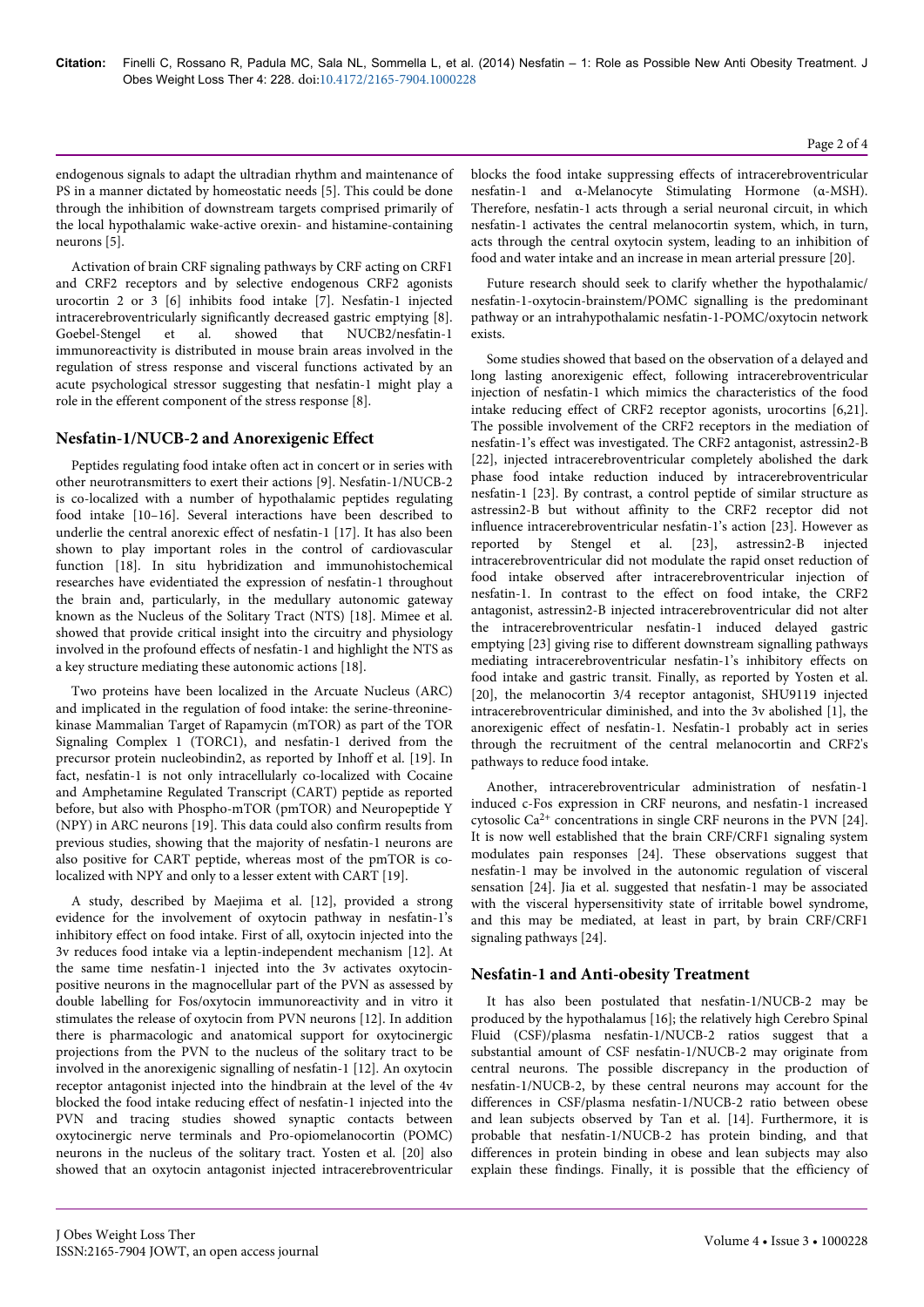nesfatin-1/NUCB-2 uptake into CSF is reduced in obese individuals, possibly due to saturation of transporters [14]. Further studies could be useful to elucidate this hypothesis. Some data demonstrated that nesfatin-1/NUCB-2 is a novel depot-specific adipokine preferentially expressed in subcutaneous adipose tissue/adipocytes. Adipose tissue nesfatin-1/NUCB-2 expression increases with obesity and is altered in states of feeding and malnutrition [25].

Reduced leptin sensitivity or leptin resistance is a common phenomenon in obesity [25]. In the light of this and the pre-clinical findings that central and peripheral injection of nesfatin-1 exerts its food reducing effects via a leptin-independent mechanism [1,11], targeting nesfatin-1 may be a promising approach in the drug treatment of obesity and its complications. Ongoing pre-clinical data suggest the possible use of subcutaneous and intranasal routes of nesfatin-1 administration [26], which needs to be further explored. Another important aspect to be unraveled is the weight loss upon chronic administration of nesfatin-1 [27-30] and possible related changes in energy balance and/or basal metabolic rate [31-38] for which studies so far are limited. In fact, nesfatin-1 has a remarkably prolonged effect on food intake and body temperature [39]. Time course of nesfatin-1's effects may be varied depending on the time applied [39]. Many of the nesfatin-1/NUCB2 neurones are cold sensitive, and are positioned in key centres of thermoregulation [39]. Nesfatin-1 regulates energy expenditure a far more potent way than it was recognised before making it a preferable candidate anti-obesity drug [39].

Future research should seek to clarify whether nesfatin-1/NUCB-2 would be beneficial in the management of obesity.

## **Conclusive Remarks**

The data obtained in basic experiments of nesfatin-1 should be useful for the development of a new anti-obesity treatment. However, the mechanisms of endocrine and metabolic effects of nesfatin-1 have not been known well by now, and the influences of nesfatin-1 administered peripherally should be much more clarified in vivo before starting controlled clinical trials in the future. In fact, the details of nesfatin-1 physiology ought to be clarified, and it may be considered suitable in the future, as a potential drug in the pharmacotherapy of obesity. On the other hand, some putative nesfatin-1 antagonists may improve eating disorders [34].

## **References**

- 1. [Oh-I S, Shimizu H, Satoh T, Okada S, Adachi S, et al. \(2006\)](http://www.ncbi.nlm.nih.gov/pubmed/17036007) [Identification of nesfatin-1 as a satiety molecule in the hypothalamus.](http://www.ncbi.nlm.nih.gov/pubmed/17036007) [Nature 443: 709-712.](http://www.ncbi.nlm.nih.gov/pubmed/17036007)
- 2. [Zheng H, Lenard NR, Shin AC, Berthoud HR \(2009\) Appetite control](http://www.ncbi.nlm.nih.gov/pubmed/19528982) [and energy balance regulation in the modern world: reward-driven brain](http://www.ncbi.nlm.nih.gov/pubmed/19528982) [overrides repletion signals. Int J Obes \(Lond\) 33 Suppl 2: S8-13.](http://www.ncbi.nlm.nih.gov/pubmed/19528982)
- 3. [Ishida E, Hashimoto K, Shimizu H, Okada S, Satoh T, et al. \(2012\)](http://www.ncbi.nlm.nih.gov/pubmed/23236405) [Nesfatin-1 induces the phosphorylation levels of cAMP response](http://www.ncbi.nlm.nih.gov/pubmed/23236405) [element-binding protein for intracellular signaling in a neural cell line.](http://www.ncbi.nlm.nih.gov/pubmed/23236405) [PLoS One 7: e50918.](http://www.ncbi.nlm.nih.gov/pubmed/23236405)
- 4. [Albayrak A, Demiryilmaz I, Albayrak Y, Aylu B, Ozogul B, et al. \(2013\)](http://www.ncbi.nlm.nih.gov/pubmed/24349725) [The role of diminishing appetite and serum nesfatin-1 level in patients](http://www.ncbi.nlm.nih.gov/pubmed/24349725) [with burn wound infection. Iran Red Crescent Med J 15: 389-392.](http://www.ncbi.nlm.nih.gov/pubmed/24349725)
- 5. [Jego S, Salvert D, Renouard L, Mori M, Goutagny R, et al. \(2012\) Tuberal](http://www.ncbi.nlm.nih.gov/pubmed/23300698) [hypothalamic neurons secreting the satiety molecule Nesfatin-1 are](http://www.ncbi.nlm.nih.gov/pubmed/23300698) [critically involved in paradoxical \(REM\) sleep homeostasis. PLoS One 7:](http://www.ncbi.nlm.nih.gov/pubmed/23300698) [e52525.](http://www.ncbi.nlm.nih.gov/pubmed/23300698)
- 6. Chen P, Hover CV, Lindberg D, Li C (2013) Central urocortin 3 and type 2 corticotropin-releasing factor receptor in the regulation of energy homeostasis: critical involvement of the ventromedial hypothalamus. Front Endocrinol (Lausanne) 3:180.
- 7. [Doyon C, Moraru A, Richard D \(2004\) The corticotropin-releasing factor](http://www.ncbi.nlm.nih.gov/pubmed/15605110) [system as a potential target for antiobesity drugs. Drug News Perspect 17:](http://www.ncbi.nlm.nih.gov/pubmed/15605110) [505-517.](http://www.ncbi.nlm.nih.gov/pubmed/15605110)
- 8. García-Galiano D, Pineda R, Ilhan T, Castellano JM, Ruiz-Pino F, et al. (2012) Cellular distribution, regulated expression, and functional role of the anorexigenic peptide, NUCB2/nesfatin-1, in the testis. Endocrinology 153: 1959-1971.
- 9. [Perry B, Wang Y \(2012\) Appetite regulation and weight control: the role](http://www.ncbi.nlm.nih.gov/pubmed/23154682) [of gut hormones. Nutr Diabetes 2: e26.](http://www.ncbi.nlm.nih.gov/pubmed/23154682)
- 10. Fort P, Salvert D, Hanriot L, Jego S, Shimizu H, et al. (2008) The satiety molecule nesfatin-1 is co-expressed with melanin concentrating hormone in tuberal hypothalamic neurons of the rat. Neuroscience 155: 174-181.
- 11. Shimizu H, Oh-I S, Hashimoto K, Nakata M, Yamamoto S, et al. (2009) Peripheral administration of nesfatin-1 reduces food intake in mice: the leptin-independent mechanism. Endocrinology 150: 662-671.
- 12. Maejima Y, Sedbazar U, Suyama S, Kohno D, Onaka T, et al. (2009) Nesfatin-1-regulated oxytocinergic signaling in the paraventricular nucleus causes anorexia through a leptin-independent melanocortin pathway. Cell Metab 10: 355-365.
- 13. Yoshida N, Maejima Y, Sedbazar U, Ando A, Kurita H, et al. (2010) Stressor-responsive central nesfatin-1 activates corticotropin-releasing hormone, noradrenaline and serotonin neurons and evokes hypothalamic-pituitary-adrenal axis. Aging (Albany NY) 2: 775-784.
- 14. [Kerbel B, Unniappan S \(2012\) Nesfatin-1 suppresses energy intake, co](http://www.ncbi.nlm.nih.gov/pubmed/22023656)[localises ghrelin in the brain and gut, and alters ghrelin, cholecystokinin](http://www.ncbi.nlm.nih.gov/pubmed/22023656) [and orexin mRNA expression in goldfish. J Neuroendocrinol 24:](http://www.ncbi.nlm.nih.gov/pubmed/22023656) [366-377.](http://www.ncbi.nlm.nih.gov/pubmed/22023656)
- 15. [Goebel-Stengel M, Wang L \(2013\) Central and peripheral expression and](http://www.ncbi.nlm.nih.gov/pubmed/23537079) [distribution of NUCB2/nesfatin-1. Curr Pharm Des 19: 6935-6940.](http://www.ncbi.nlm.nih.gov/pubmed/23537079)
- 16. [Shimizu H, Ohsaki A, Oh-I S, Okada S, Mori M \(2009\) A new](http://www.ncbi.nlm.nih.gov/pubmed/19452636) [anorexigenic protein, nesfatin-1. Peptides 30: 995-998.](http://www.ncbi.nlm.nih.gov/pubmed/19452636)
- 17. [Mimee A, Smith PM, Ferguson AV \(2012\) Nesfatin-1 influences the](http://www.ncbi.nlm.nih.gov/pubmed/22442196) [excitability of neurons in the nucleus of the solitary tract and regulates](http://www.ncbi.nlm.nih.gov/pubmed/22442196) [cardiovascular function. Am J Physiol Regul Integr Comp Physiol 302:](http://www.ncbi.nlm.nih.gov/pubmed/22442196) [R1297-1304.](http://www.ncbi.nlm.nih.gov/pubmed/22442196)
- 18. [Inhoff T, Stengel A, Peter L, Goebel M, Taché Y, et al. \(2010\) Novel](http://www.ncbi.nlm.nih.gov/pubmed/19961888) [insight in distribution of nesfatin-1 and phospho-mTOR in the arcuate](http://www.ncbi.nlm.nih.gov/pubmed/19961888) [nucleus of the hypothalamus of rats. Peptides 31: 257-262.](http://www.ncbi.nlm.nih.gov/pubmed/19961888)
- [Yosten GL, Samson WK \(2010\) The anorexigenic and hypertensive](http://www.ncbi.nlm.nih.gov/pubmed/20335376) [effects of nesfatin-1 are reversed by pretreatment with an oxytocin](http://www.ncbi.nlm.nih.gov/pubmed/20335376) [receptor antagonist. Am J Physiol Regul Integr Comp Physiol 298:](http://www.ncbi.nlm.nih.gov/pubmed/20335376) [R1642-1647.](http://www.ncbi.nlm.nih.gov/pubmed/20335376)
- 20. [Yakabi K, Noguchi M, Ohno S, Ro S, Onouchi T, et al. \(2011\) Urocortin](http://www.ncbi.nlm.nih.gov/pubmed/21540451) [1 reduces food intake and ghrelin secretion via CRF\(2\) receptors. Am J](http://www.ncbi.nlm.nih.gov/pubmed/21540451) [Physiol Endocrinol Metab 301: E72-82.](http://www.ncbi.nlm.nih.gov/pubmed/21540451)
- 21. [Wang L, Stengel A, Goebel-Stengel M, Shaikh A, Yuan PQ, et al. \(2013\)](http://www.ncbi.nlm.nih.gov/pubmed/23183626) [Intravenous injection of urocortin 1 induces a CRF2 mediated increase in](http://www.ncbi.nlm.nih.gov/pubmed/23183626) [circulating ghrelin and glucose levels through distinct mechanisms in](http://www.ncbi.nlm.nih.gov/pubmed/23183626) [rats. Peptides 39: 164-170.](http://www.ncbi.nlm.nih.gov/pubmed/23183626)
- 22. [Stengel A, Goebel M, Wang L, Rivier J, Kobelt P, et al. \(2009\) Central](http://www.ncbi.nlm.nih.gov/pubmed/19797401) [nesfatin-1 reduces dark-phase food intake and gastric emptying in rats:](http://www.ncbi.nlm.nih.gov/pubmed/19797401) [differential role of corticotropin-releasing factor2 receptor.](http://www.ncbi.nlm.nih.gov/pubmed/19797401) [Endocrinology 150: 4911-4919.](http://www.ncbi.nlm.nih.gov/pubmed/19797401)
- 23. [Jia FY, Li XL, Li TN, Wu J, Xie BY, et al. \(2013\) Role of nesfatin-1 in a rat](http://www.ncbi.nlm.nih.gov/pubmed/23801843) [model of visceral hypersensitivity. World J Gastroenterol 19: 3487-3493.](http://www.ncbi.nlm.nih.gov/pubmed/23801843)
- 24. Tan BK, Hallschmid M, Kern W, Lehnert H, Randeva HS (2011) Decreased cerebrospinal fluid/plasma ratio of the novel satiety molecule, nesfatin-1/NUCB-2, in obese humans: evidence of nesfatin-1/NUCB-2 resistance and implications for obesity treatment. J Clin Endocrinol Metab 96: E669-673.